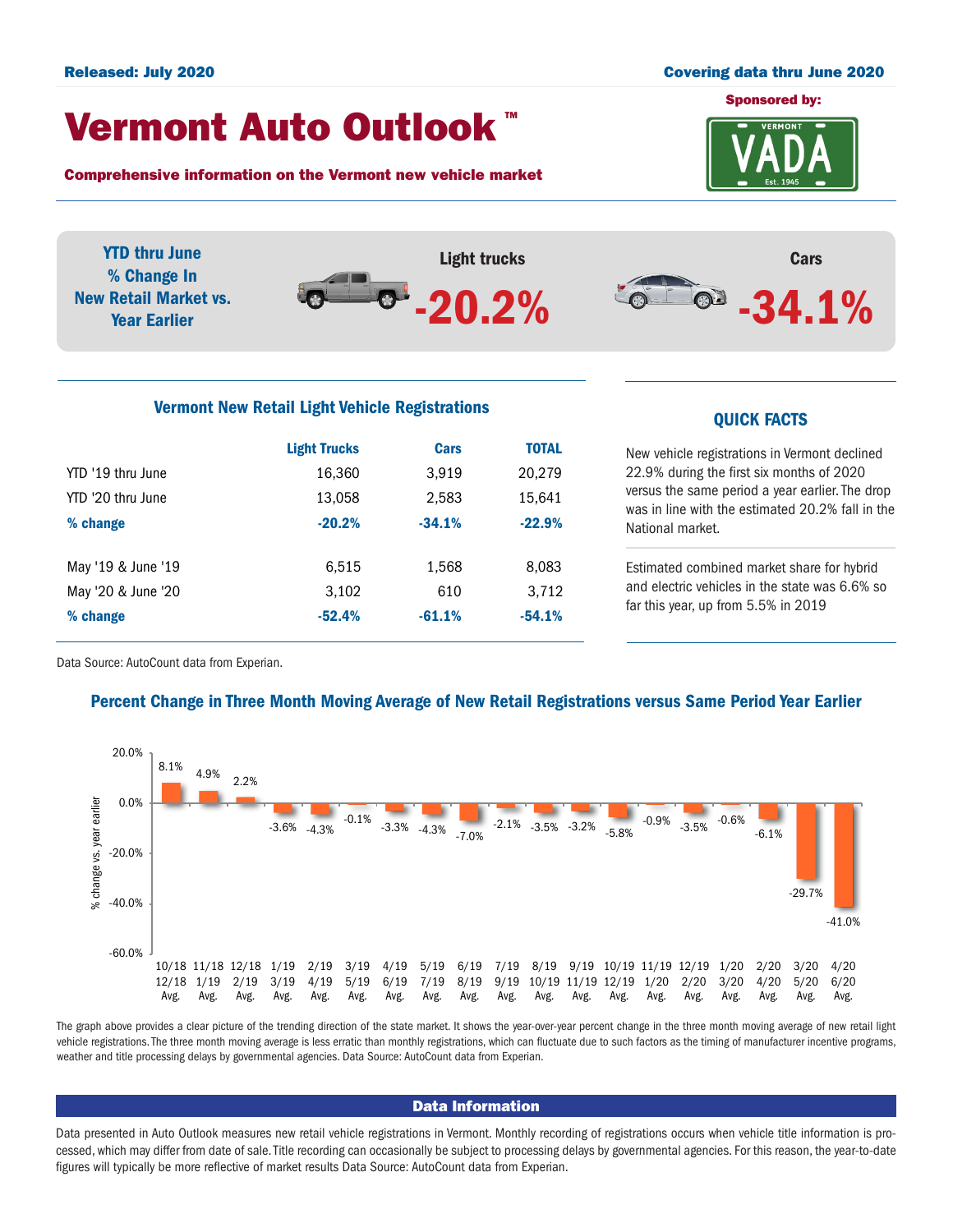### Page 2 **Page 2 Released: July 2020**

| <b>Change in New Retail</b><br><b>Light Vehicle Registrations</b><br><b>YTD 2020 thru June vs.</b><br><b>YTD 2019</b> | <b>DOMESTIC</b><br><b>BRANDS</b> | <b>EUROPEAN</b><br><b>BRANDS</b> | <b>JAPANESE</b><br><b>BRANDS</b> | <b>KOREAN</b><br><b>BRANDS</b> |  |
|-----------------------------------------------------------------------------------------------------------------------|----------------------------------|----------------------------------|----------------------------------|--------------------------------|--|
|                                                                                                                       | <b>DOWN</b><br>20.1%             | <b>DOWN</b><br>22.5%             | <b>DOWN</b><br>25.5%             | <b>DOWN</b><br>23.3%           |  |

|                                 |                |                       |                |                      | Vermont New Retail Car and Light Truck Registrations |            |          |      |                                      |         |
|---------------------------------|----------------|-----------------------|----------------|----------------------|------------------------------------------------------|------------|----------|------|--------------------------------------|---------|
|                                 |                | May and June Combined |                | <b>YTD thru June</b> |                                                      | <b>YTD</b> |          |      |                                      |         |
|                                 | Number         |                       |                |                      |                                                      |            |          |      | Market Share (%)                     |         |
|                                 | of dealers     | 2019                  | 2020           | % chg.               | 2019                                                 | 2020       | % chg.   | 2019 | 2020                                 | Chg.    |
| <b>TOTAL</b>                    |                | 8,083                 | 3,712          | $-54.1%$             | 20,279                                               | 15,641     | $-22.9%$ |      |                                      |         |
| Cars                            |                | 1,568                 | 610            | $-61.1%$             | 3,919                                                | 2,583      | $-34.1%$ | 19.3 | 16.5                                 | $-2.8$  |
| <b>Trucks</b>                   |                | 6,515                 | 3,102          | $-52.4%$             | 16,360                                               | 13,058     | $-20.2%$ | 80.7 | 83.5                                 | 2.8     |
| <b>Domestic Brands</b>          |                | 3,471                 | 1,569          | $-54.8%$             | 8,855                                                | 7,072      | $-20.1%$ | 43.7 | 45.2                                 | 1.5     |
| European Brands                 |                | 559                   | 295            | $-47.2%$             | 1,383                                                | 1,072      | $-22.5%$ | 6.8  | 6.9                                  | 0.0     |
| Japanese Brands                 |                | 3,712                 | 1,707          | $-54.0%$             | 9,251                                                | 6,891      | $-25.5%$ | 45.6 | 44.1                                 | $-1.6$  |
| <b>Korean Brands</b>            |                | 341                   | 141            | $-58.7%$             | 790                                                  | 606        | $-23.3%$ | 3.9  | 3.9                                  | 0.0     |
| Acura                           |                | 37                    | 22             | $-40.5%$             | 100                                                  | 57         | $-43.0%$ | 0.5  | 0.4                                  | $-0.1$  |
| Alfa Romeo                      | $\mathbf{1}$   | $\overline{2}$        | $\mathbf 0$    | $-100.0%$            | 9                                                    | 5          | $-44.4%$ | 0.0  | 0.0                                  | 0.0     |
| Audi                            | 2              | 86                    | 40             | $-53.5%$             | 235                                                  | 175        | $-25.5%$ | 1.2  | 1.1                                  | 0.0     |
| <b>BMW</b>                      | $\mathbf{1}$   | 40                    | 12             | $-70.0%$             | 104                                                  | 64         | $-38.5%$ | 0.5  | 0.4                                  | $-0.1$  |
| <b>Buick</b>                    | 9              | 124                   | $30\,$         | $-75.8%$             | 331                                                  | 183        | $-44.7%$ | 1.6  | $1.2\,$                              | $-0.5$  |
| Cadillac                        | 5              | 25                    | 10             | $-60.0%$             | 53                                                   | 40         | $-24.5%$ | 0.3  | 0.3                                  | 0.0     |
| Chevrolet                       | 13             | 741                   | 383            | $-48.3%$             | 1,860                                                | 1,745      | $-6.2%$  | 9.2  | 11.2                                 | 2.0     |
| Chrysler                        | 10             | $17\,$                | 9              | $-47.1%$             | 57                                                   | 31         | $-45.6%$ | 0.3  | $0.2\,$                              | $-0.1$  |
| Dodge                           | 9              | 56                    | 26             | $-53.6%$             | 151                                                  | 95         | $-37.1%$ | 0.7  | 0.6                                  | $-0.1$  |
| <b>FIAT</b>                     | $\mathbf{1}$   | 3                     | $\mathbf{1}$   | $-66.7%$             | 11                                                   | 6          | $-45.5%$ | 0.1  | 0.0                                  | $0.0\,$ |
| Ford                            | 16             | 1,105                 | 419            | $-62.1%$             | 2,888                                                | 2,119      | $-26.6%$ | 14.2 | 13.5                                 | $-0.7$  |
| Genesis                         | $\mathbf{1}$   | 3                     | $\overline{2}$ | $-33.3%$             | 6                                                    | 4          | $-33.3%$ | 0.0  | 0.0                                  | 0.0     |
| <b>GMC</b>                      | 9              | 474                   | 236            | $-50.2%$             | 1,229                                                | 1,009      | $-17.9%$ | 6.1  | 6.5                                  | 0.4     |
| Honda                           | 4              | 716                   | 268            | $-62.6%$             | 1,658                                                | 1,120      | $-32.4%$ | 8.2  | 7.2                                  | $-1.0$  |
| Hyundai                         | 3              | 131                   | 43             | $-67.2%$             | 291                                                  | 209        | $-28.2%$ | 1.4  | $1.3$                                | $-0.1$  |
| Infiniti                        | $\mathbf 0$    | 4                     | 0              | $-100.0%$            | 14                                                   | 3          | $-78.6%$ | 0.1  | 0.0                                  | 0.0     |
| Jaguar                          | $\mathbf 0$    | 3                     | 0              | $-100.0%$            | 10                                                   | 2          | $-80.0%$ | 0.0  | 0.0                                  | 0.0     |
| Jeep                            | 9              | 468                   | 232            | $-50.4%$             | 1,075                                                | 842        | $-21.7%$ | 5.3  | 5.4                                  | $0.1\,$ |
| Kia                             | 3              | 207                   | 96             | $-53.6%$             | 493                                                  | 393        | $-20.3%$ | 2.4  | 2.5                                  | 0.1     |
| Land Rover                      | $\Omega$       | 8                     | $\mathbf{1}$   | $-87.5%$             | 27                                                   | 20         | $-25.9%$ | 0.1  | 0.1                                  | 0.0     |
| Lexus                           | $\mathbf 0$    | 17                    | 2              | $-88.2%$             | 46                                                   | 17         | $-63.0%$ | 0.2  | 0.1                                  | $-0.1$  |
| Lincoln                         | 4              | 13                    | 6              | $-53.8%$             | 44                                                   | 41         | $-6.8%$  | 0.2  | 0.3                                  | 0.0     |
| Mazda                           | $\overline{2}$ | 94                    | 37             | $-60.6%$             | 230                                                  | 163        | $-29.1%$ | 1.1  | 1.0                                  | $-0.1$  |
| Mercedes                        |                | 42                    | 15             | $-64.3%$             | 105                                                  | 61         | $-41.9%$ | 0.5  | 0.4                                  | $-0.1$  |
| <b>MINI</b>                     |                | 19                    | $\overline{4}$ | $-78.9%$             | 36                                                   | 11         | $-69.4%$ | 0.2  | 0.1                                  | $-0.1$  |
| Mitsubishi                      | $\overline{2}$ | 81                    | 33             | $-59.3%$             | 213                                                  | 176        | $-17.4%$ | 1.1  | 1.1                                  | 0.1     |
| Nissan                          | 5              | 398                   | 112            | $-71.9%$             | 1,014                                                | 629        | $-38.0%$ | 5.0  | 4.0                                  | $-1.0$  |
| Other                           |                | 13                    | $30\,$         | 130.8%               | 40                                                   | 77         | 92.5%    | 0.2  | 0.5                                  | 0.3     |
| Porsche                         | 0              | 6                     | 4              | $-33.3%$             | 17                                                   | 10         | $-41.2%$ | 0.1  | 0.1                                  | 0.0     |
| Ram                             | 6              | 424                   | 198            | $-53.3%$             | 1,064                                                | 902        | $-15.2%$ | 5.2  | 5.8                                  | 0.5     |
| Subaru                          | 7              | 993                   | 605            | $-39.1%$             | 2,722                                                | 2,146      | $-21.2%$ | 13.4 | 13.7                                 | 0.3     |
| Tesla                           | 0              | 23                    | 19             | $-17.4%$             | 96                                                   | 62         | -35.4%   | 0.5  | 0.4                                  | $-0.1$  |
| Toyota                          | 7              | 1,362                 | 603            | $-55.7%$             | 3,231                                                | 2,525      | $-21.9%$ | 15.9 | 16.1                                 | 0.2     |
| Volkswagen                      | 4              | 271                   | 183            | $-32.5%$             | 634                                                  | 565        | $-10.9%$ | 3.1  | 3.6                                  | 0.5     |
| Volvo                           | 2              | $77 \,$               | 31             | $-59.7%$             | 185                                                  | 134        | $-27.6%$ | 0.9  | 0.9                                  | $-0.1$  |
| Top ten brands are shaded grey. |                |                       |                |                      |                                                      |            |          |      | Source: AutoCount data from Experian |         |

At Auto Outlook, we strive to provide accurate analyses based upon the data available to us. Auto Outlook can make no representation or warranty with respect to the accuracy or completeness of the data we provide or the projections that we make based upon such data. Auto Outlook expressly disclaims any such warranties, and undue reliance should not be placed on any analysis. Auto Outlook undertakes no obligation to revise any forecasts or analyses, whether as a result of any new data, the occurrence of future events, or otherwise.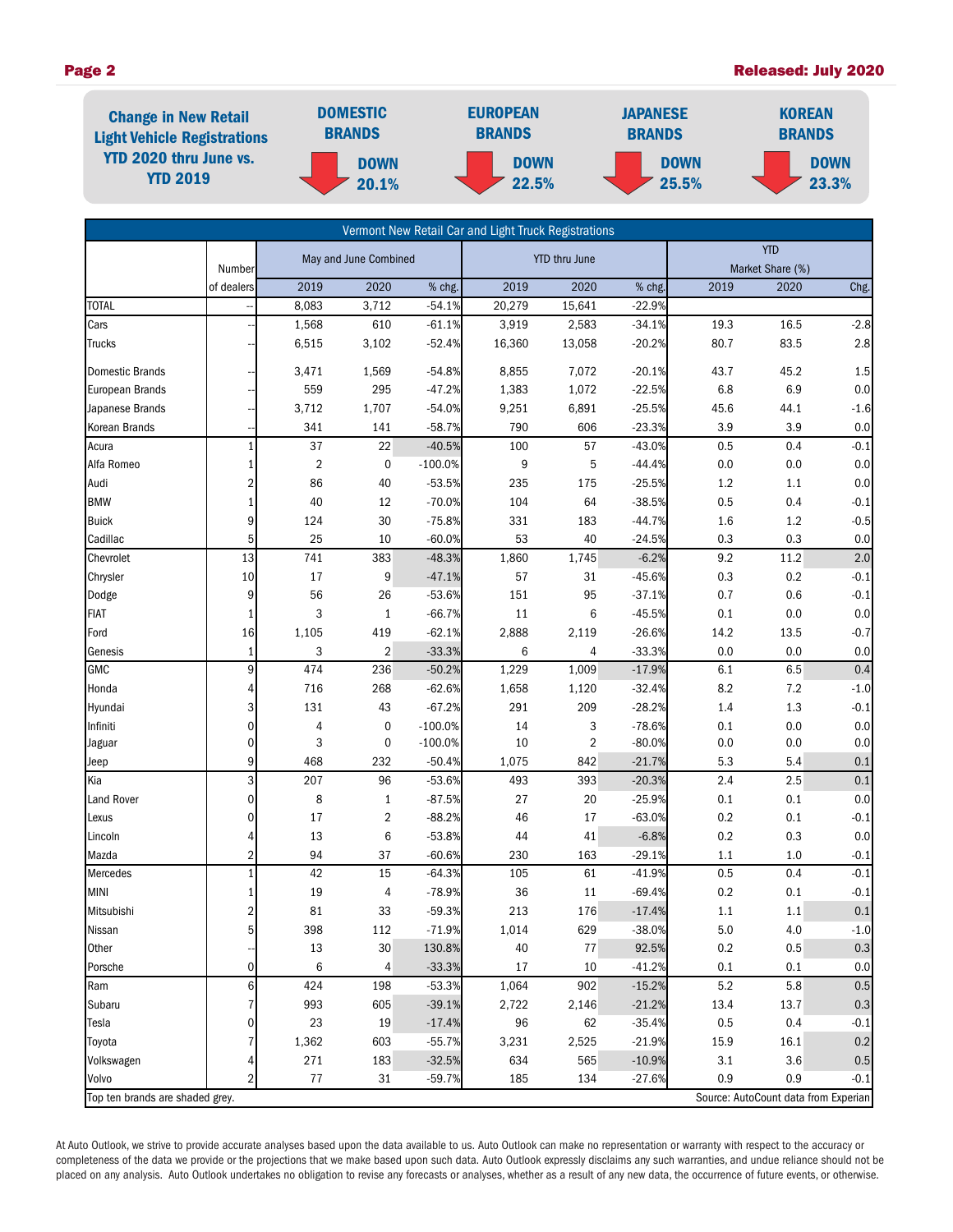# Percent Change in Brand Registrations YTD 2020 thru June vs. YTD 2019 (Top 25 selling brands)





Vermont and U.S. Market Share YTD 2020 thru June (Top 20 selling brands in state)

Registrations declined by less than 20% for Chevrolet, Lincoln, Volkswagen, Ram, Mitsubishi, and GMC.



Toyota, Subaru, Ford, Chevrolet, and Honda were market share leaders in Vermont

Data Source: AutoCount data from Experian.

Attribution notice: Any material quoted must be attributed to Vermont Auto Outlook, published by Auto Outlook, Inc. on behalf of the Vermont Vehicle and Automotive Distributors Association. Data source must also be shown as "Data Source: AutoCount Data from Experian." Please contact the association with any questions or comments regarding the publication.